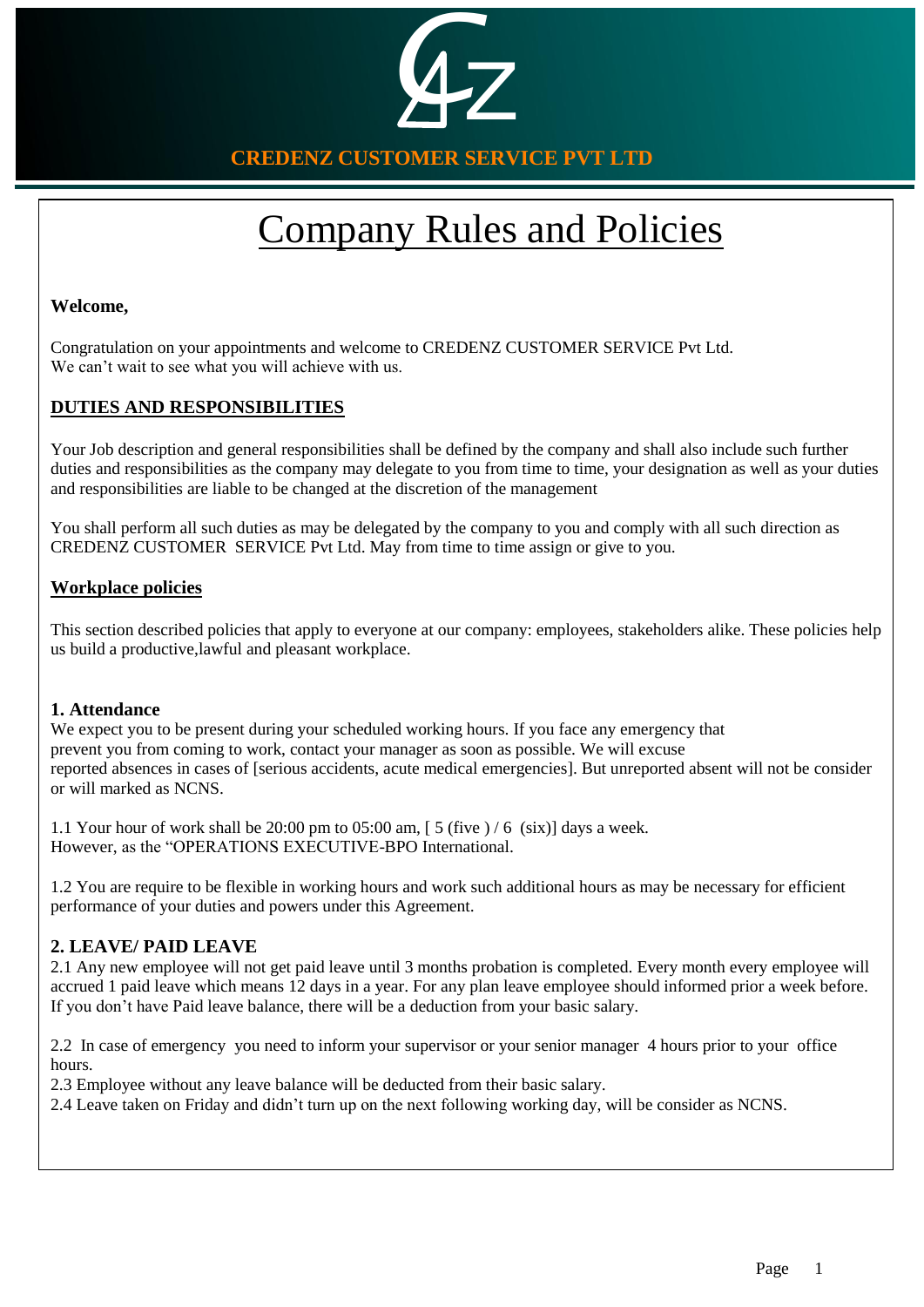# **3. Confidentiality and data protection**

3.1 We want to ensure that private information about clients, employees, partners and our company is well-protected. Examples of confidential information are:

- a) Employee records
- b) Unpublished financial information
- c) Data of customers/partners/vendors
- d) Customer lists (existing and prospective)
- e) Unpublished goals, forecasts and initiatives marked as confidential

3.2 As part of our hiring process, we may ask you to sign non-compete and non-disclosure agreements (NDAs.) We are also committed to:

- a) Restrict and monitor access to sensitive data.
- b) Develop transparent data collection procedures.
- c) Train employees in online privacy and security measures.
- d) Build secure networks to protect online data from cyber attacks.
- e) Establish data protection practices (e.g. secure locks, data encryption, frequent backups, access authorization.)
- f) We also expect you to act responsibly when handling confidential information.

# **4. TERMINATION FOR SERIOUS MISCONDUCT**

## **4.1 Harassment and violence**

To build a happy and productive workplace, we need everyone to treat others well and help them feel safe. Each of us should do our part to prevent harassment and workplace violence.

## **4.2 Workplace harassment**

Harassment is a broad term and may include seemingly harmless actions. We can't create anexhaustive list, but here are some instances that we consider harassment:

- a. [Sabotaging someone's work on purpose.]
- b. [Engaging in frequent or unwanted advances of any nature.]
- c. [Commenting derogatorily on a person's ethnic heritage or religious beliefs.]
- d. [Starting or spreading rumors about a person's personal life.]
- e. [Ridiculing someone in front of others or singling them out to perform tasks unrelated to their
- f. job (e.g. bringing coffee) against their will.]

4.3 Sexual harassment is illegal and we will seriously investigate relevant reports. If an employee is found guilty of sexual harassment, they will be terminated.

4.4 If you're being harassed, whether by a colleague, customer or vendor, you can choose to talk to any of these people:

A. Offenders.

If you suspect that an offender doesn't realize they are guilty of harassment, you could talk to them directly in an effort to resolve the harassment. This tactic is appropriate for cases of minor harassment (e.g. inappropriate jokes between colleagues.) Avoid using this approach with customers or stakeholders.

B. Your manager.

If customers, stakeholders or team members are involved in your claim, you may reach out to your manager. Your manager will assess your situation and may contact HR if appropriate.

## C. HR/AUTHORITIES

Feel free to reach out to HR/AUTHORITIES in any case of harassment no matter how minor it may seem. For your safety, contact HR/AUTHORITIES as soon as possible in cases of serious harassment (e.g. sexual advances) or if your manager is involved in your claim. Anything you disclose will remain confidential.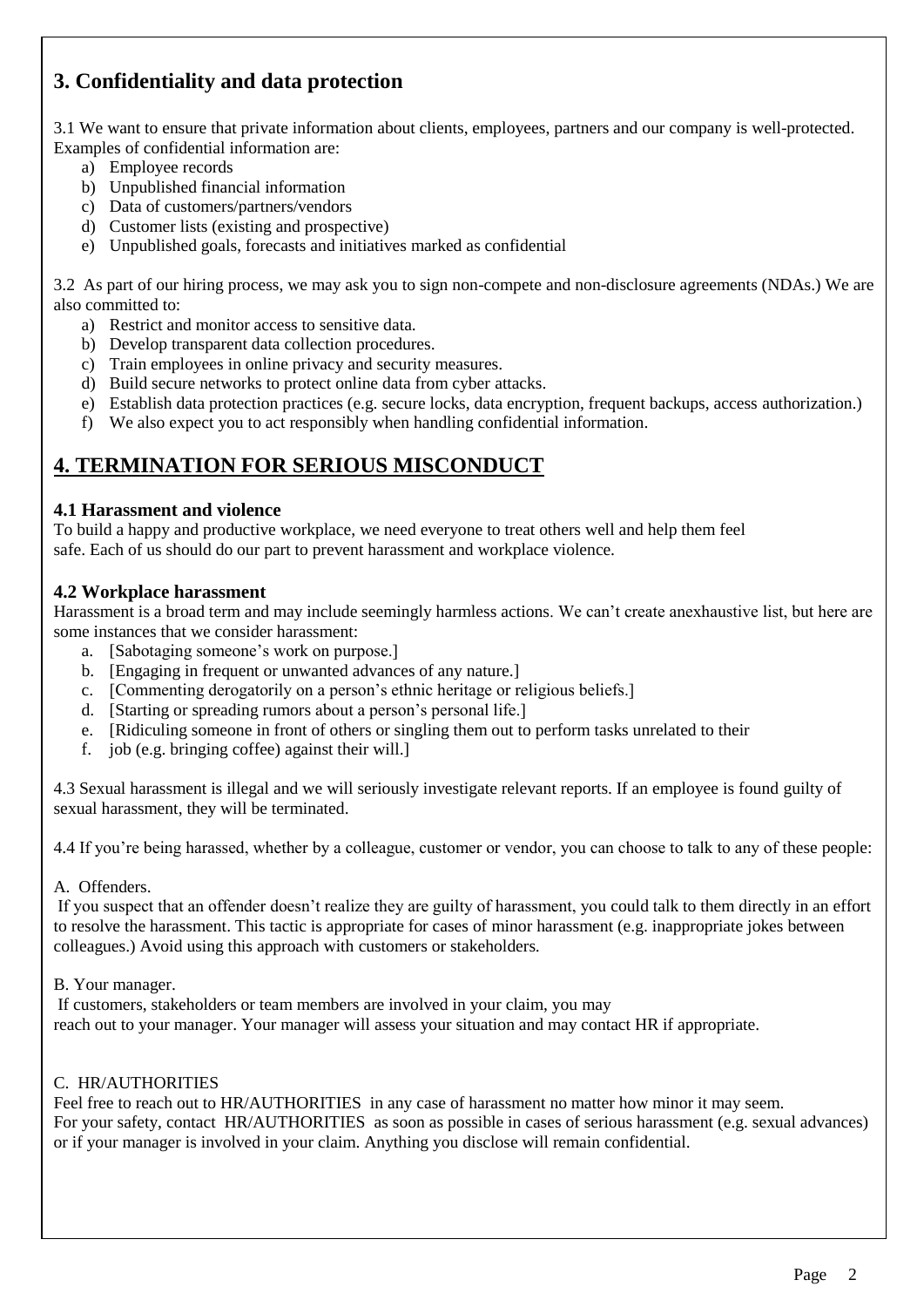# **5. Workplace violence**

**5.1** Violence in our workplace is a serious form of harassment. It includes physical and sexual assault, destruction of property, threats to harm a person or property and verbal and psychological abuse. We want to avoid those incidents altogether, but we also want to be ready to respond if needed. For this reason, we ask you to:

- A. [Report to HR/ AUTHORITIES if you suspect or know that someone is being violent. Your report will be confidential and we will investigate the situation with discretion.]
- B. [Call our building's security if you witness incidents of severe physical violence (e.g. ones that involve a lethal weapon.) For your safety, avoid getting involved.]

We will treat employees who verbally threaten others as high risk and they will receive an appropriate penalty. If HR finds that an employee commits an act of violence, we will terminate that employee and possibly press criminal charges. Employees who damage property deliberately will be solely responsible for paying for it.

## **5.2 Supporting victims**

Seek help from others early on to mitigate conflicts. For example:

- A. If you experience conflicts with a colleague, ask your manager for advice before tensions escalate. If these conflicts persist, ask HR to attend conflict resolution with your colleague.
- B. If you are experiencing personal or work troubles, ask for help from a [mental health professional.] Check with your professional help from doctor or ask HR. Your discussions will remain confidential. Our workplace is founded on mutual respect and we won't allow anyone to compromise this foundation.

## **6. Workplace safety and health**

Our company is committed to creating a hazard-free workplace. To this end, we will ensure workplace safety through preventative action and emergency management.

Preventative actions are any actions we take to avoid injuries or illnesses related to the workplace.

Necessary action will be taken if we see deem fit Smoking

#### **6.1 We advise you to:**

- a. Extinguish your cigarettes and discard them in [outdoor ashtrays, cigarette urns.]
- b. Avoid smoking when you have scheduled meetings with clients or vendors.
- c. Avoid smoking near flammable objects and areas.

## **6.2 Drug-free workplace**

CREDENZ is a drug-free workplace. Whether you are an employee, contractor or visitor, you must not bring, use, give away or sell any drugs on company premises. If you are caught with illegal drugs, or show that you are under the influence of substances, you will face disciplinary action up to and including termination.

A list of prohibited drugs and substances includes, but isn't limited to:

- a. [heroin/cocaine/methamphetamine in any form]
	- b. [marijuana]

**6.3** We prohibit employees from consuming alcohol during working hours, but they may consume alcoholic drinks in moderation at company events.

### **6.4 Prescription drugs**

If you feel that a prescription drug (e.g. an anxiety mediation) unexpectedly affects your senses, thinking or movement, ask for the rest of your day off. If your manager suspects substance abuse, you may face disciplinary action.

You [must not] use medical marijuana in our workplace. We have the right to terminate you if your off-duty use of medical marijuana makes you unable to complete your job duties correctly.

We expect employees who hold safety-sensitive jobs to be fully alert and capable of performing their

duties at all times. We may terminate you if we conclude your prescription drug use creates severe

safety risks. If you need to use prescription drugs for a limited time and you think they may impair your abilities, use your PTO.

If your job includes secondary tasks that are safety-sensitive and your prescribed drugs affect your ability to perform these tasks, we can make reasonable accommodations to ensure you and your colleagues' safety.

We won't tolerate substance addiction that results in violent, offensive or inappropriate behavior.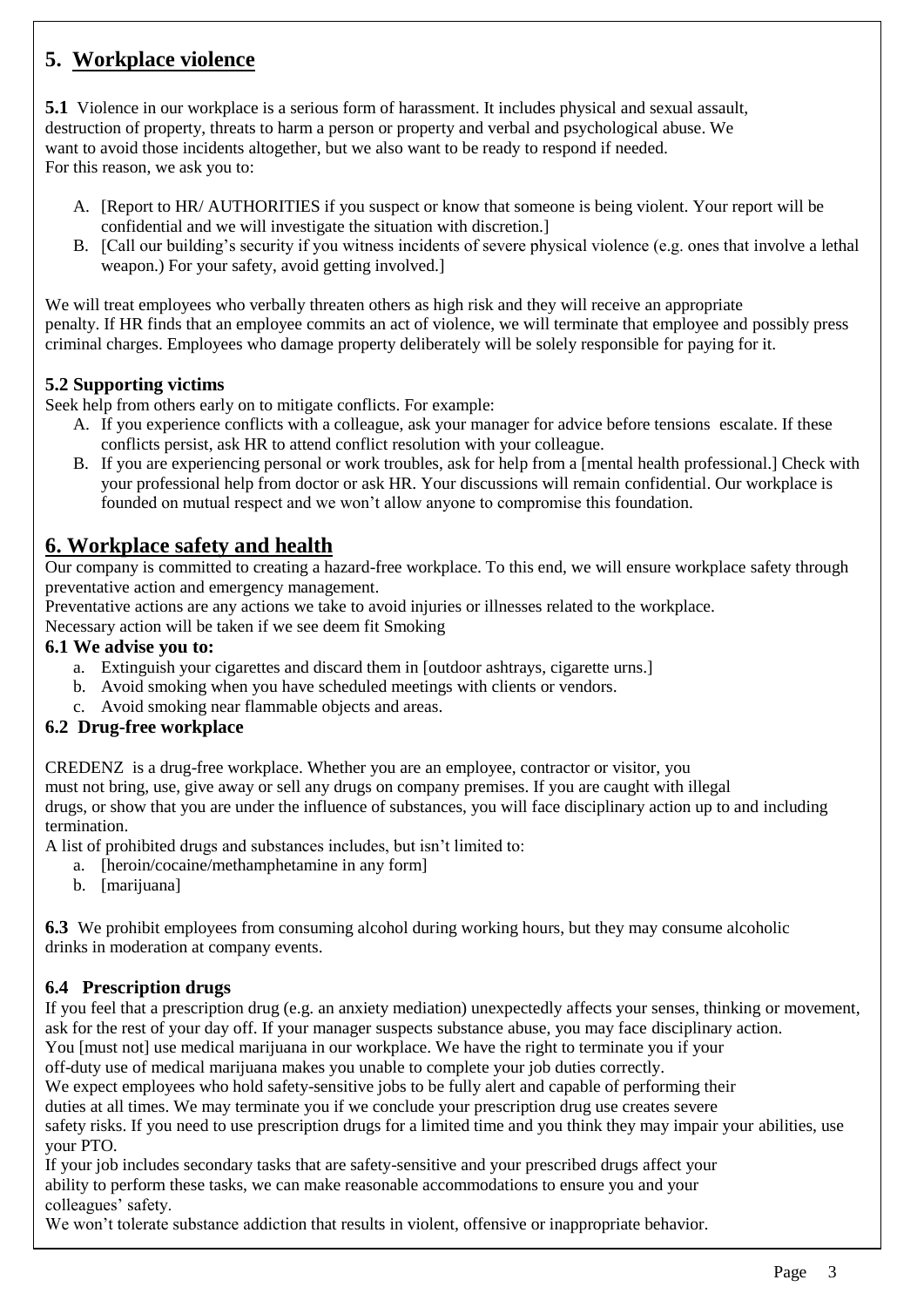# **7. Employee Code of Conduct**

As an employee, all company policies mentioned above apply to you. We have some additional expectations about your behaviour at work, which we outline here. We can't cover every single case of conduct, but we trust you to always use your best judgement. Reach out to your manager or HR if you face any issues or have any questions.

## **Dress code**

Our company's official dress code is [Business/ Business Casual/ Smart Casual/ Casual.] This includes [slacks/ loafers/ blouses/ boots.] However, an employee's position may also inform how they should dress. If you frequently meet with clients or prospects, conform to a more formal dress code. We expect you to be clean when coming to work and avoid wearing clothes that are unprofessional (e.g. workout clothes. PJ , slipper )

As long as you conform with our guidelines above, we don't have specific expectations about what types of clothes or accessories you should wear.

We also respect and permit grooming styles, clothing and accessories that are dictated by religious beliefs, ethnicity or disability.

# **8. Cyber security and digital devices**

This section deals with all things digital at work. We want to set some guidelines for using computers, phones, our internet connection and social media to ensure security and protect our assets.

## **8.1 Internet usage**

Our corporate internet connection is primarily for business. But, you can occasionally use our connection for personal purposes as long as they don't interfere with your job responsibilities. Also, we expect you to temporarily halt personal activities that slow down our internet connection (e.g. uploading photos) if you're asked to.

You must not use our internet connection to:

- a. Download or upload obscene, offensive or illegal material.
- b. Send confidential information to unauthorized recipients.
- c. Invade another person's privacy and gain access to sensitive information.
- d. Download or upload pirated movies, music, material or software.
- e. Visit potentially dangerous websites that can compromise our network and computers' safety.
- f. Perform unauthorized or illegal actions, like hacking, fraud or buying/selling illegal goods.

## **8.2 Cell phone**

Cell phone uses is not allow for the agents/executives on the production floor.

## **8.3 Corporate email**

Email is essential to our work. You should use your company email primarily for work, but we allow some uses of your company email for personal reasons.

• Work-related use. You can use your corporate email for work-related purposes without

limitations. For example, you can sign up for newsletters and online services that will help you in your job or professional growth.

• Personal use. You can use your email for personal reasons as long as you keep it safe, and avoid spamming and disclosing confidential information. For example, you can send emails to friends and family and download ebooks, guides and other safe content for your personal use.

## **8.4 Our general expectations**

No matter how you use your corporate email, we expect you to avoid:

- Signing up for illegal, unreliable, disreputable or suspect websites and services.
- Sending unauthorized marketing content or emails.
- Registering for a competitor's services, unless authorized.
- Sending insulting or discriminatory messages and content.
- Intentionally spamming other people's emails, including your co-workers.

In general, use strong passwords and be vigilant in catching emails that carry malware or phishing attempts. If you are not sure that an email you received is safe, ask our [Security Specialists.]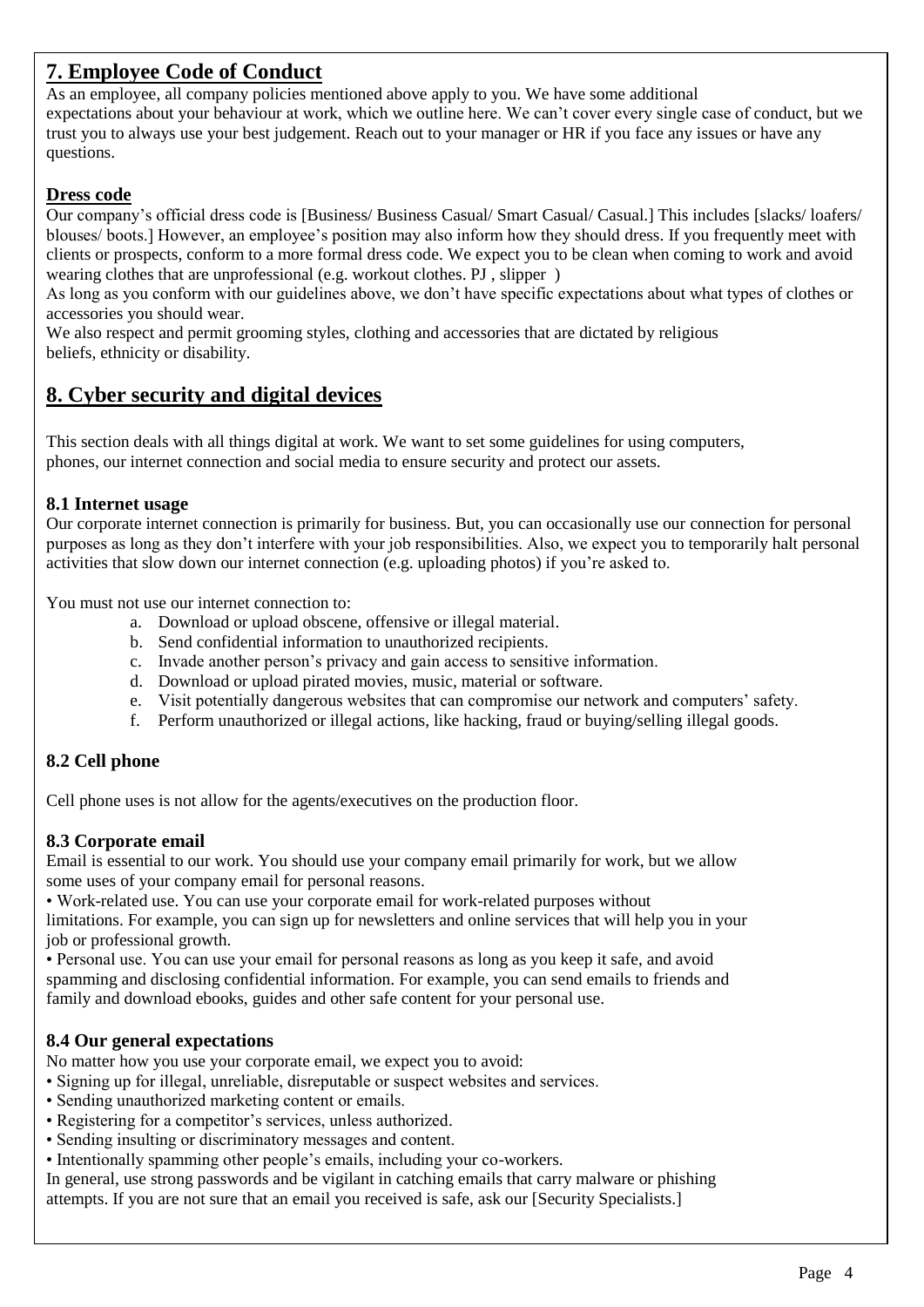## **8.5 Social media**

Using social media, through whatsapp, facebook, youtube or any other related social media platform is not allow during the working hours.

# **9. Conflict of interest**

When you are experiencing a conflict of interest, your personal goals are no longer aligned with your responsibilities towards us. For example, accepting a bribe may benefit you financially, but it is illegal and against our business code of ethics. If we become aware of such behaviour, you will lose your job and may face legal trouble.

For this reason, conflicts of interest are a serious issue for all of us. We expect you to be vigilant to spot circumstances that create conflicts of interest, either to yourself or for your direct reports. Follow our policies and always act in our company's best interests. Whenever possible, do not let personal or

financial interests get in the way of your job. If you are experiencing an ethical dilemma, talk to your manager or HR and we will try to help you resolve it.

## **10. Employee relationships**

We want to ensure that relationships between employees are appropriate and harmonious. We outline our guidelines and we ask you to always behave professionally.

## **10.1 Fraternization**

Fraternization refers to dating or being friends with your colleagues. In this policy, "dating" equals consensual romantic relationships and sexual relations. Non-consensual relationships constitute sexual violence and we prohibit them explicitly.

## **10.2 Dating colleagues**

If you start dating a colleague, we expect you to maintain professionalism and keep personal discussions outside of our workplace.

You are also obliged to respect your colleagues who date each other. We won't tolerate sexual jokes, malicious gossip and improper comments. If you witness this kind of behaviour, please report it to HR.

## **10.3 Dating managers**

To avoid accusations of favouritism, abuse of authority and sexual harassment, supervisors must not date their direct reports. This restriction extends to every manager above an employee.

Also, if you act as a hiring manager, you aren't allowed to hire your partner to your team. You can refer them for employment to other teams or departments where you don't have any managerial or hiring authority.

## **10.4 Friendships at work**

Employees who work together may naturally form friendships either in or outside of the workplace. We encourage this relationship between peers, as it can help you communicate and collaborate. But, we expect you to focus on your work and keep personal disputes outside of our workplace.

If you start dating a colleague, we expect you to maintain professionalism and keep personal discussions outside of our workplace.

You are also obliged to respect your colleagues who date each other. We won't tolerate sexual jokes, malicious gossip and improper comments. If you witness this kind of behavior, please report it to HR.

## **10.3 Dating managers**

To avoid accusations of favoritism, abuse of authority and sexual harassment, supervisors must not date their direct reports. This restriction extends to every manager above an employee.

Also, if you act as a hiring manager, you aren't allowed to hire your partner to your team. You can refer them for employment to other teams or departments where you don't have any managerial or hiring authority.

### **10.4 Friendships at work**

Employees who work together may naturally form friendships either in or outside of the workplace. We encourage this relationship between peers, as it can help you communicate and collaborate. But, we expect you to focus on your work and keep personal disputes outside of our workplace.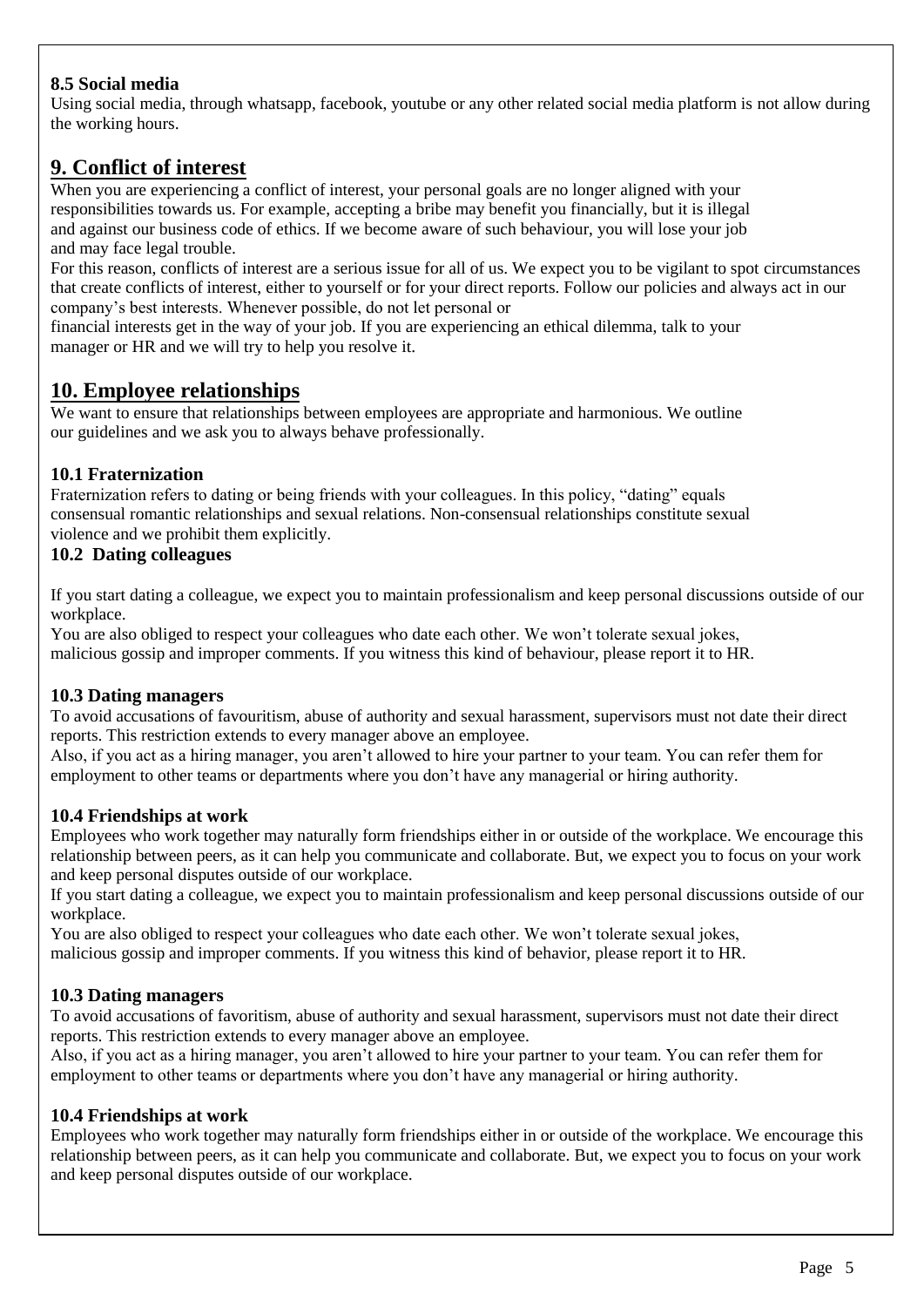# **11. Employment of relatives**

Everyone in our company should be hired, recognized or promoted because of their skills, character and work ethic. We would not like to see phenomena of nepotism, favoritism or conflicts of interest, so we will place some restrictions on hiring employees' relatives.

To our company, a "relative" is someone who is related by blood or marriage within the third degree to an employee. This includes: parents, grandparents, in-laws, spouses or domestic partners, children,

grandchildren, siblings, uncles, aunts, nieces, nephews, step-parents, step-children and adopted children.

As an employee, you can refer your relatives to work with our company. Here are our only restrictions:

- [You must not be involved in a supervisory/reporting relationship with a relative.]
- [You cannot be transferred, promoted or hired inside a reporting relationship with a relative.]
- [You cannot be part of a hiring committee, when your relative is interviewed for that position.]

If you become related to a manager or direct report after you both become employed by our company, we may have to [transfer one of you.]

## **12. Workplace visitors**

If you want to invite a visitor to our offices, please ask for permission from our [HR Manager/ Security Officer/ Office Manager] first. Visitors should sign in and show identification. They will receive passes and will be asked to return them to [reception/ gate/ front-office] once their visit is complete.

When you have office visitors, you also have responsibilities. You should:

• Always tend to your visitors (especially when they are underage.)

• Keep your visitors away from areas where there are dangerous machines, chemicals,

confidential records or sensitive equipment.

• Prevent your visitors from proselytizing your colleagues, gathering donations or requesting participation in activities while on our premises.

Anyone who delivers orders, mail or packages for employees should remain at our building's reception or gate. If you are expecting a delivery, [front office employees/ security guards] will notify you so you may collect it.

Different offenses correspond to different steps in our disciplinary process. More severe violations (e.g. sexual harassment) will trigger step 5.

If you manage employees, inform them when you launch a progressive discipline process. Pointing out a performance issue is not necessarily a verbal warning and may be part of your regular feedback. If you judge that progressive discipline is appropriate, let your team members know and ask HR to help you explain our full procedure.

Managers may skip or repeat steps at their discretion. Our company may treat circumstances differently from that described in this policy. But, we are always obliged to act fairly and lawfully and document every stage of our progressive discipline process.

Keep in mind that our company isn't obliged to follow the steps of our progressive discipline process. As you are employed "at-will'', we may terminate you directly without launching a progressive discipline process. For serious offenses (e.g. sexual harassment), we may terminate you without warning.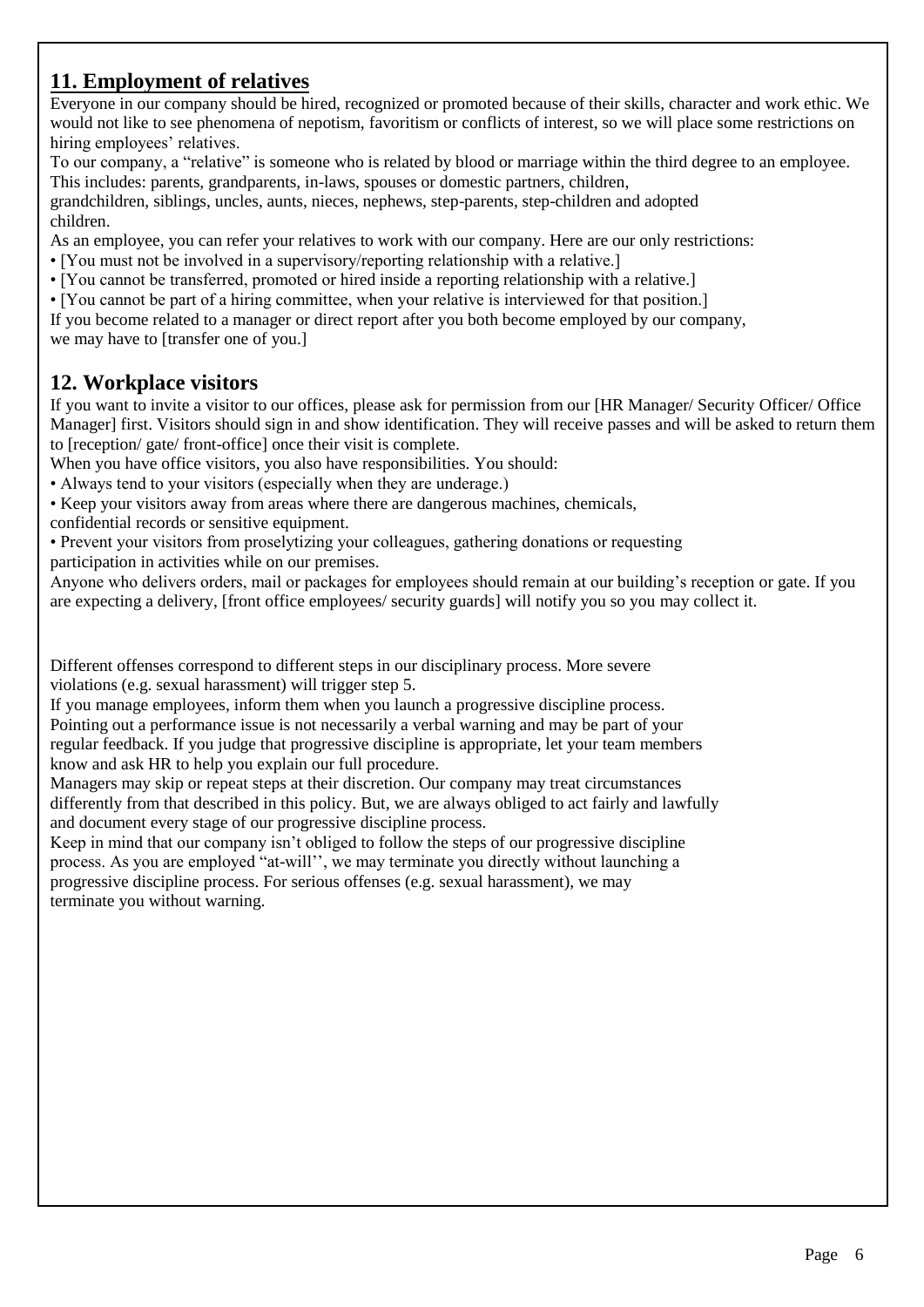# **13. Resignation**

In case if you resign from our company, you need to serve 15 days notice prior and full and final settlement or payout will be after 30 days from the day of your leaving. If you resign without serving your notice of 15 days, you will forfeit your full and final settlement will not be there and no relieving letter. However, in case of absconding if you need a relieving letter you need to pay 15 days worth of salary in exchange.

You need to submit any office belongings including your I-card on the day when you are leaving, failing to do this will result in deductions from your full and final payout amount.

Tendering your resignation should be in written format with reasons for your leaving.

# **14. Termination**

Terminating an employee is always unpleasant but sometimes necessary. If that happens, we want to ensure we act lawfully and respectfully.

We may terminate an employee either for cause or without cause.

18.1 For cause termination is justified when an employee breaches their contract, engages in illegal activities (e.g. embezzlement), disrupts our workplace (e.g. harasses colleagues), performs below acceptable standards or causes damage or financial loss to our company.

18.2 Without cause termination refers to redundancies or layoffs that may be necessary if we cease some of our operations or re-assign job duties within teams. We will follow applicable laws regarding notice and payouts.

18.3 If the performance in the probation period is not up to the mark the authorities can terminate the employee.

## **15. DO AND DON'T**

### *You must:*

- Lock or secure confidential information at all times.
- Shred confidential documents when they're no longer needed.
- Make sure you view confidential information on secure devices only.
- Only disclose information to other employees when it's necessary and authorized.

• Keep confidential documents inside our company's premises unless it's absolutely necessary to move them.

### *You must not:*

- Use confidential information for your personal benefit or profit.
- Disclose confidential information to anyone outside of our company.
- Replicate confidential documents and files and store them on insecure devices.

This policy is important for our company's legality and reputation. We will terminate any employee who breaches our confidentiality guidelines for personal profit.

We may also discipline any unintentional breach of this policy depending on its frequency and

seriousness. We will terminate employees who repeatedly disregard this policy, even when they do so unintentionally.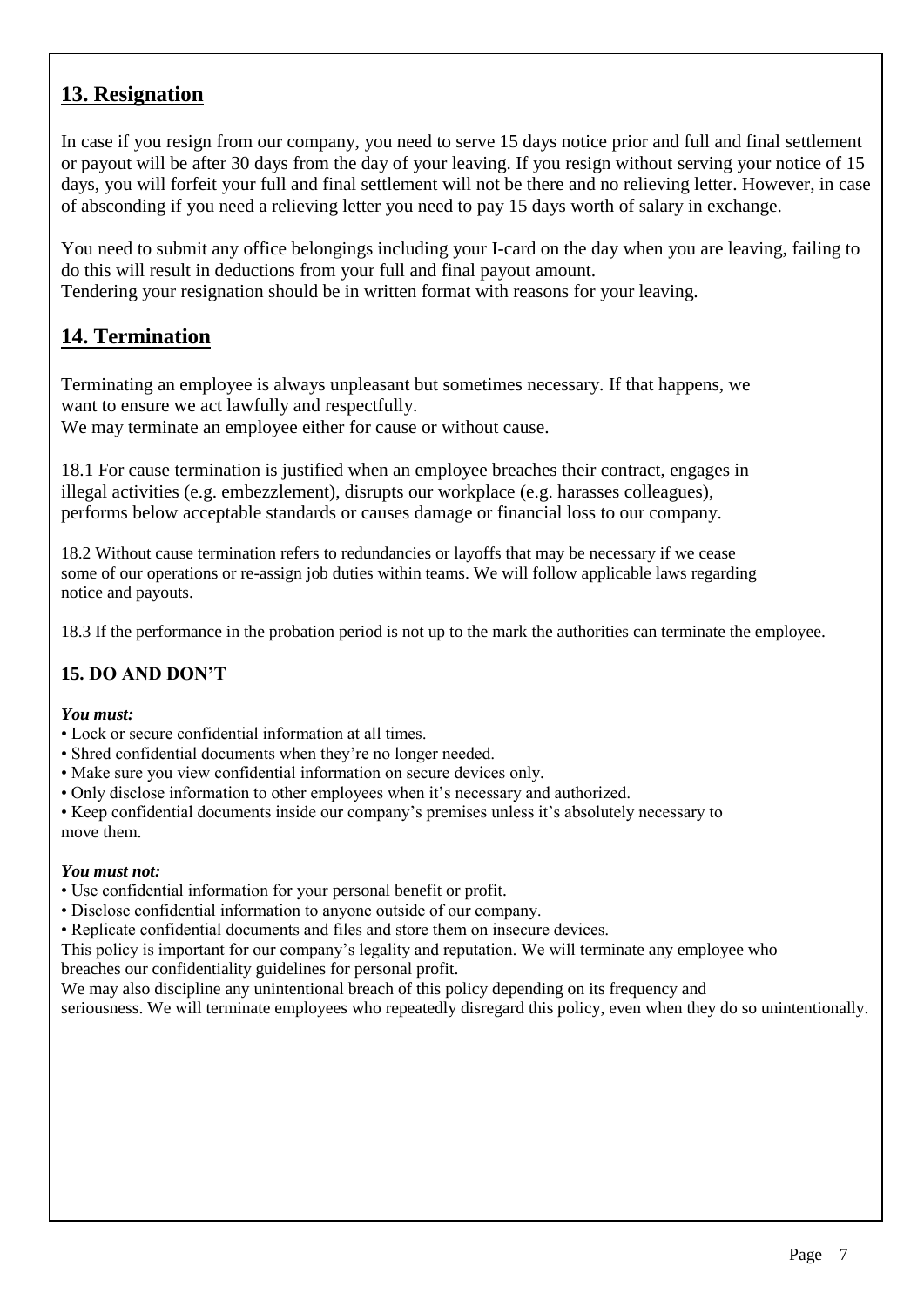# **16. Policy revision**

We will always strive for fairness and equal opportunity and penalize offensive and illegal behaviours. But, as laws and our environment change, we may revise and modify some of our policies. We have established an [annual] revision of our handbook to bring it up to date with legislation and employment trends. We also ask you to contact HR if you spot any inconsistencies or mistakes. And, if you have any ideas about how to improve our workplace, we are happy to hear them.

# **OTHER PROVISION**

Your appointment is based on the information and particulars furnished by you in your application during your interview and any subsequent discussions. You represent that the statement made by you are true. If it transpire that you have made a false statement or omitted to disclose a material fact that affect your appointment, the company make take such action as it deems fit in its sole discretion.

This offer of employment and any subsequent relationship is contigent upon satisfactory completion of reference and /or background checks that may include verification of your educational, employment or salary history. Any false information provided by you or at your request my result in immediate termination of employment with no compensation to you.

With the acceptance of this employment, you agree and confirm that during your employment, you will be governed by the Company's Policies, as amended from time to time. The policies are available on the public folder of all systems and should be read and understood by you. In the event of any clarification with respect to the same please contact the HR Department. In the event of any breach of the company's policies ,the company's reserves the right to terminate your employment with immediate effect.

We take this opportunity to welcome you to CREDENZ CUSTOMER SREVICE PVT.LTD team and trust uou will find this a stimulating environment that will offer you a challenging and rewarding career. We look forward to you contribution to building a company of which we can all proud.

Your signature below confirms that all information's written or oral, provided to us by you is accurate and complete.

Please sign and return a duplicate copy of this letter signifying your acceptance

#### **Your sincerely, AUTHORIZED SIGNATORY CREDENZ CUSTOMER SERVICE PVT.LTD.**